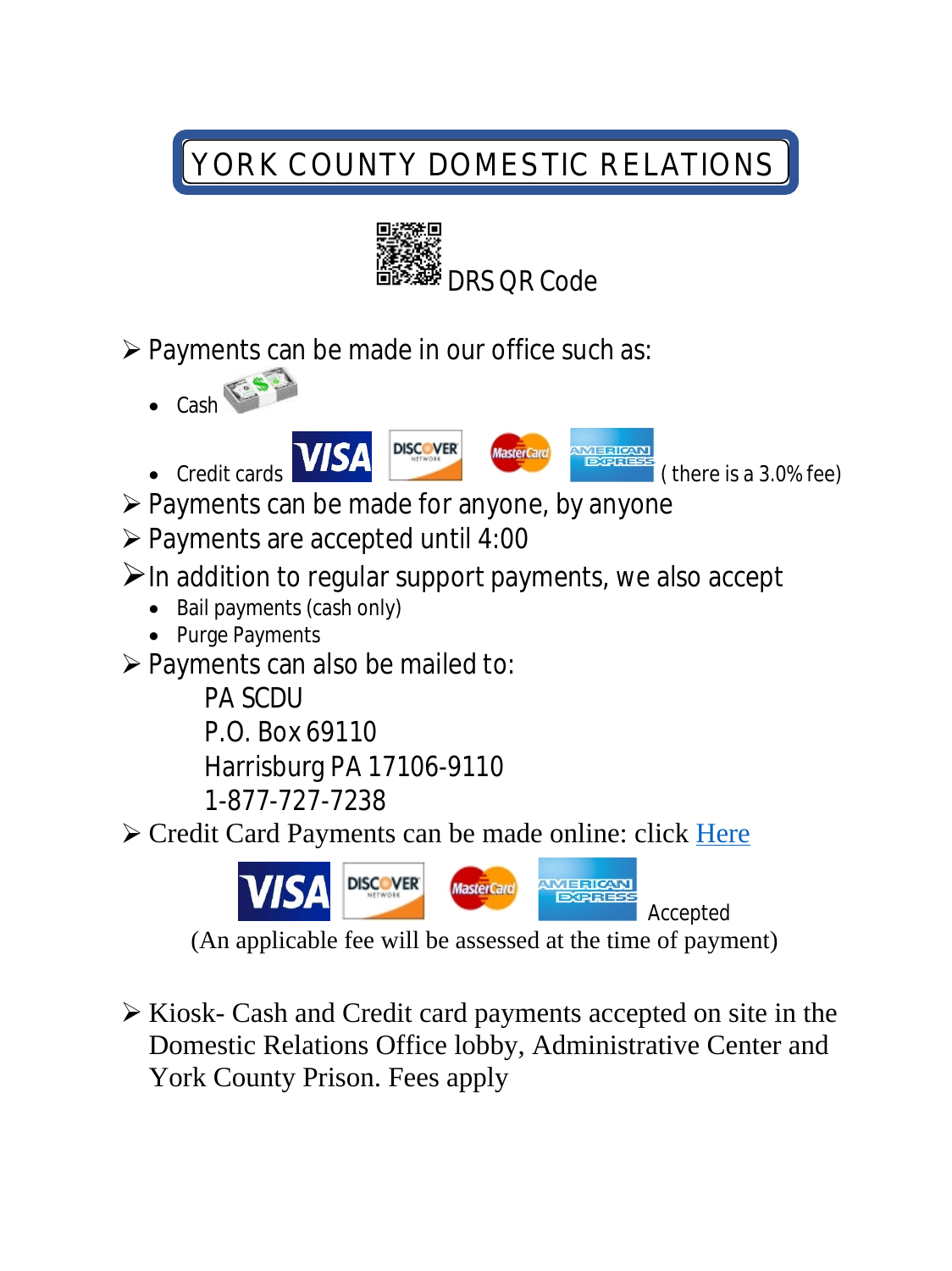- TouchPay\* https://www.tpchildsupport.com Cash, checks, all major credit/[debit cards, and PayPal accepted](https://www.tpchildsupport.com)
- PAYGOV.US**\***: Credit Card options DOWNLOAD THE

MOBILE APP FOR PAYGOV.US  $\overline{D}$ <sub>N</sub>  $\overline{D}$ <sub>N</sub>  $\overline{D}$ <sub>N</sub>  $\overline{D}$ <sub>N</sub>  $\overline{D}$ <sub>N</sub>  $\overline{D}$ <sub>N</sub>  $\overline{D}$ <sub>N</sub>  $\overline{D}$ <sub>N</sub>  $\overline{D}$ <sub>N</sub>  $\overline{D}$ <sub>N</sub>  $\overline{D}$ <sub>N</sub>  $\overline{D}$ <sub>N</sub>  $\overline{D}$ <sub>N</sub>  $\overline{D}$ <sub>N</sub>  $\overline{D}$ <sub>N</sub>  $\overline{D}$ <sub>N</sub>  $\overline{$ 

onio

MONEYGRAM\*: -1-800-926-9400 moneygram.com/locations



PA Receive Code: 14677- STAR QR CODE MONEY GRAM

 CHECK or MONEY ORDER: made payable to: PA SCDU (Pennsylvania State Collection and Disbursement Unit) Mail directly to: PA SCDU, PO BOX 69110, Harrisburg PA 17106-9110 Write your NAME, MEMBER ID and/or Social Security Number on your check and/or money order Include your RETURN ADDRESS on the envelope, AFFIX APPROPRIATE POSTAGE TO INSURE DELIVERY. PASCDU Customer Service 1-877-727- 7238 PASCDU: www.ExpertPay.com - Expert Pay Customer Service 1-800-403[-0879, Savings/Checki](http://www.ExpertPay.com)ng Only- NO FEE

## \*NOTE: A CONVENIENCE FEE IS ASSESSED

*Bails and Purges-Notify your local DRS immediately during business hours*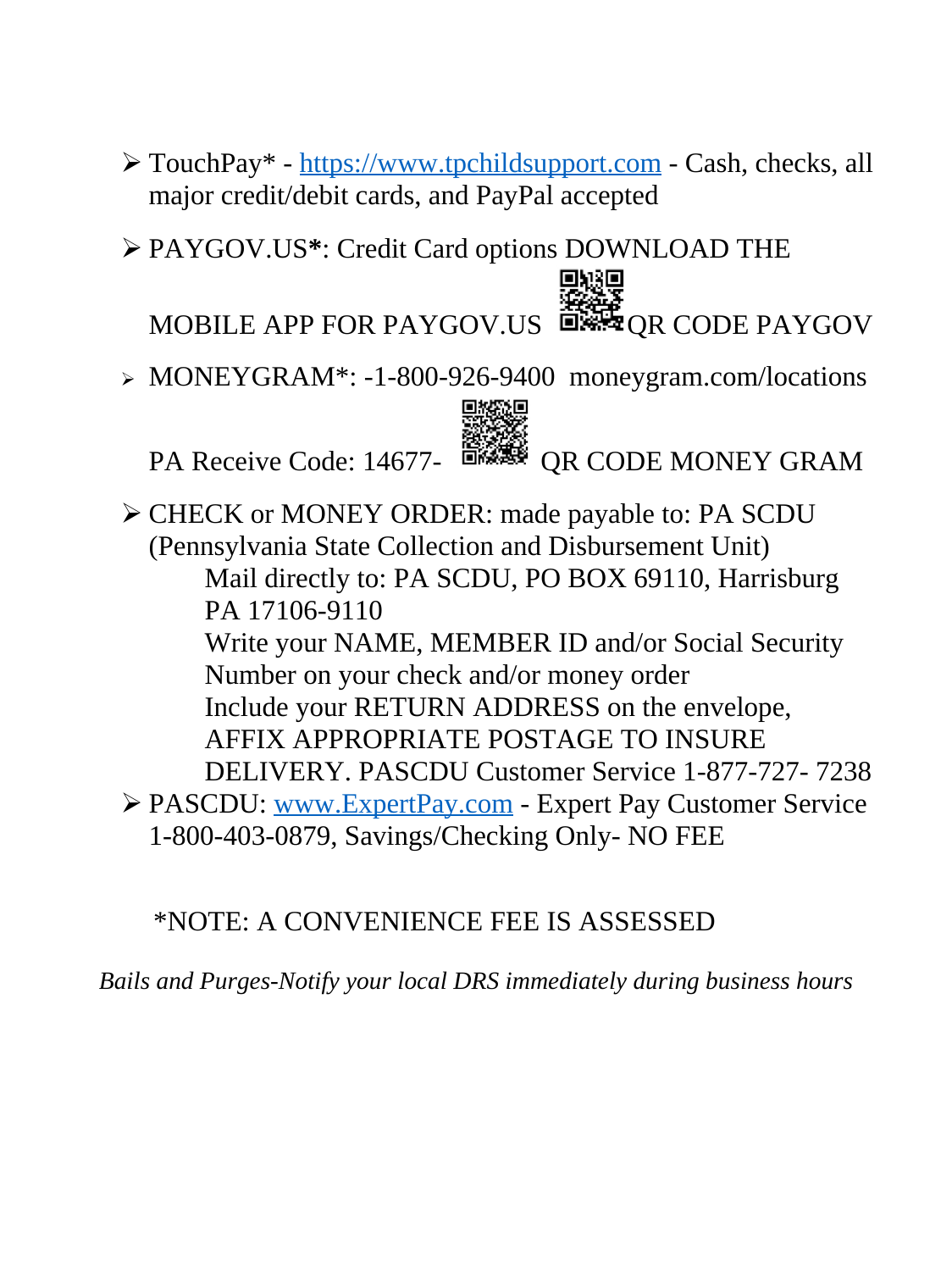# **Kiosk Directions**

Tap screen to Begin

Select preferred Language:

**English Spanish**

Then Select one of the following options:

**Child Support**

- Regular Child Support



- Special Ordered/ Court Ordered by Judge/Bail/Purge/Lump Sum

#### Select Payment Type:

|  | Ш |
|--|---|

Steps for Cash Payment

Notices important information for payment/ **NO Refunds**/ **NO Change**

Fees & Disclaimers

Tap Accept

Goes over Terms

Tap Accept

- Next Enter Non-Custodial parent's information

or

**Last Name**

**Member # Last 6 of Social Security #**

Tap Search

-Will show information:

Verify

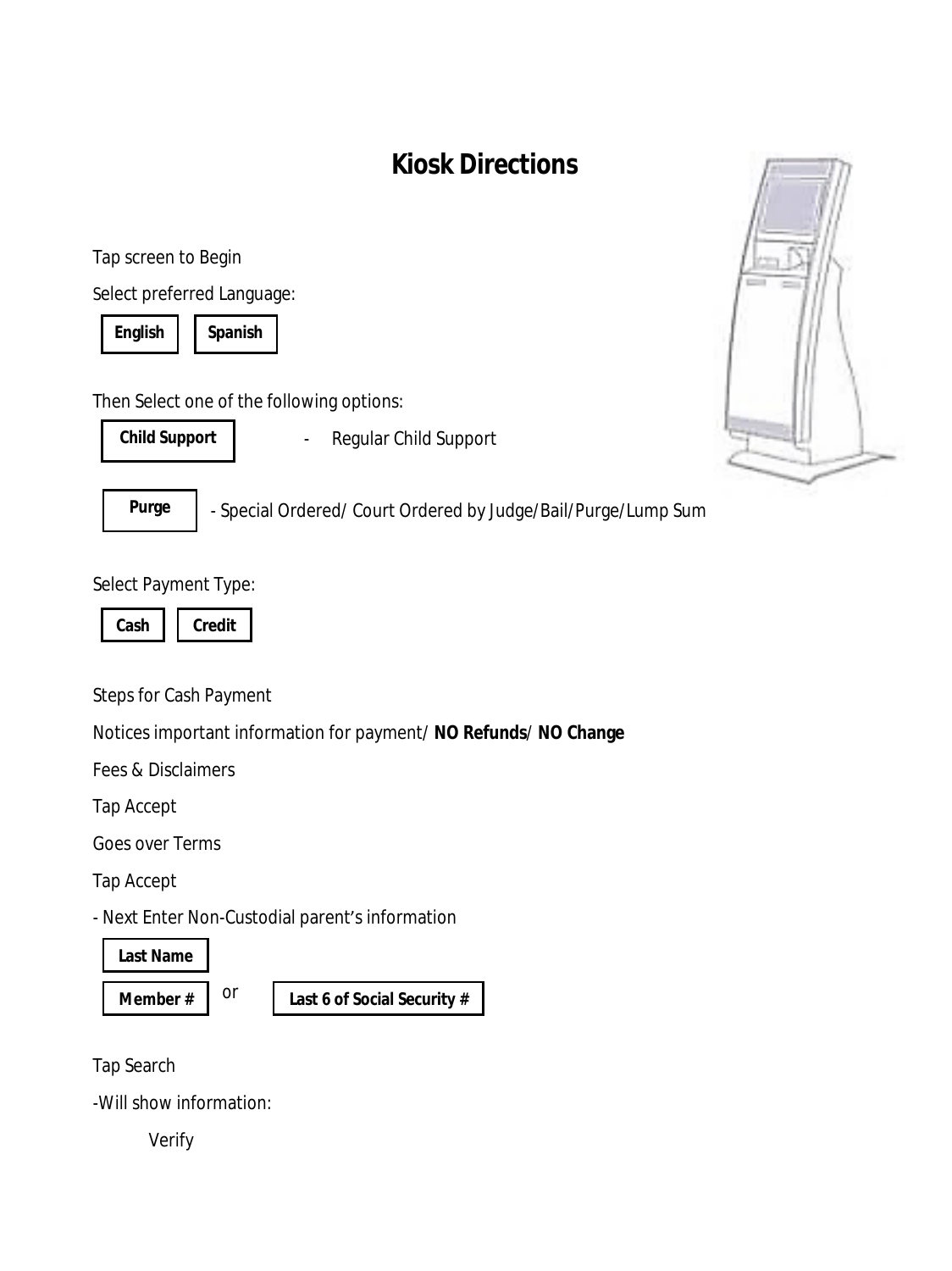Member# First Name Middle Name Last Name Last 6 of Social Security # If information is correct select

**Confirm**

Next- Review Fees

Cash \$3.00 for  $1^{st}$  \$100 (\$0.00-\$100.00), then \$2.00 even \$100 after (\$100.00 +)

Press continue if you agree

- Then enter the amount of payment you're making

Press continue

Example: Amount \$20.00

Fee \$ 3.00

Total \$ 23.00

Note: Please allow 2-5 business days for your payment to post to your account to distribute.

Next Enter

Payer information

Provide payer ID (State issued or Driver's License) can either swipe or scan

If don't have with them or don't have then select No ID

(Will have to enter information manually)

- Next enter email address, if no email select Continue

Enter Payer (Person making payment) information

Phone #

Date of Birth

-Continue

Payer First, Last Name

Enter Address – Tap continue